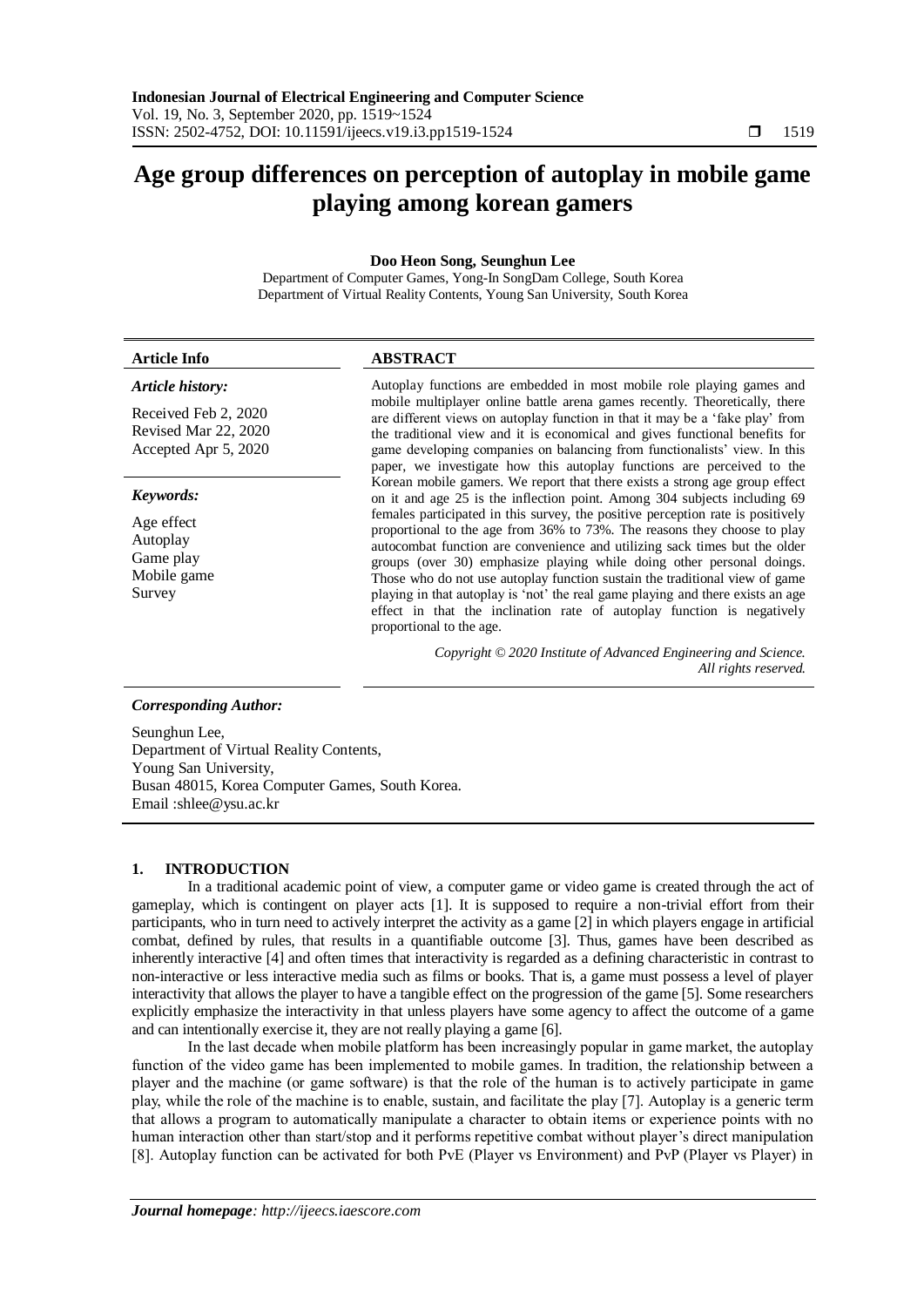combat situation. Autoplay can be partial automation of the combat in that the player has some level of intervention. When activated by a player, the partial autoplay function can move the character and perform standard attack/defense as designed but the use of a specific skill of the player and ceasing/retrying the combat is done by the player. The full autoplay function, however, needs the player only activate the function after targeting the enemy and all other activity is done by artificial agent. The partial autoplay function is designed for reducing manipulating fatigue in repetitive action whereas the full function is aimed for "watch and get the reward" mode [9].

For mobile role playing games (RPG), which needs the most complex control over objects and feedback of the game, the core mechanics have been ported through casualization to adapt the constraint of the hardware under mobile environment while maintaining the genre-specific experience of growth. Including autoplay function in mobile RPG can decrease the balancing burden of object movement and skill usage that are most difficult to expect in game design since they are entirely under control of player's choice [10]. In result, 80% of top 5 most downloaded mobile RPG during 2014 and 2016 provide full or partial autoplay functions in combat in Korea [11]. With such adaptation, the fun element of mobile RPG has been transformed into a form that enhances the growth of player character and strategic behavior rather than the immediate interactions caused by detailed manipulation by the player [12]. Even the splendid graphic representation of targeting, movements for attack and defense, and the automatic application of skills make the player to watch the battle scene while autoplay in combat is in progress [13] which is a form of interpassivity [7].

Actually, as the form of software, autoplay function resembles how cheating bot or macro behaves in the game. Thus, the reception of autoplay function is negative at first [9] but there exists some cases that user accepts the function positively in real world [14]. Other study verifies that gamers accept autoplay function because it is convenient to use sack time around lunch time or playing under space constraint like metro commuting situations [15].

Still, the perception of autoplay function in mobile game playing is ambivalent. Different from western world markets, where the combat is considered one of the funniest and appealing aspects of game playing [16], Chinese players like to progress quickly with minimum effort, so when localizing the game for the Chinese market, game companies create a quick-fight system with which players can autoplay the combat scenes [17].

In Korea, there have been a few studies to investigate the reason of using autoplay or perception of the gamers [18-21]. In very recent research, gamers having positive attitude on autoplay function are concentrated on immersion and achievement in the game but gamers feeling fun with manipulation have negative on the function and gamers emphasizing challenges, socializing, and imaginary fun show no preferences [18]. Another study found that gamers felt negatively in lack of interactivity but positively in that they could play a manage-like role in collecting items and growing player character by effectively using autoplay function [19]. Or gamers prefer using autoplay function under their choice in that they want to use it to avoid repetitive action or utilizing sack time but want to participate in only challenging situations [20, 21]. However, these previous researches have deficits on their subject populations in survey they performed. In [19], they interviewed 12 games in depth but 10 of them are in age over 30. Similarly, the average age of 11 meaningful subjects in [20] was 38.5 and 61% of subjects in [21] were in their 30"s which is quite higher than average Korean mobile gamers. Thus, unfortunately, the result of these previous researches do not represent demographic standards of Korean gamers especially they do not look at young gamers under age 30 who are the majority of mobile game players [22]. Thus, in this paper, we will focus on young gamers' perception of autoplay function in mobile RPG and mobile Multiplayer online battle arena (MOBA). We try to investigate the perception of autoplay function from teenagers to adult over 30 with meaningful numbers and try to see if there exists any inflection point on perceptions with respect to the age and collect responses on why they prefer/unprefer autoplay functions by a survey.

Recently, there exists an extreme form of autoplaying in games called "idle game" [5, 7] that has almost no interaction in entire game playing. In a recent research with idle games [5], while the existence of interactions in the game are still meaningful to define a game playing even in such idle games, what forms the interactivity – merely watching or actual participation – might be a matter of opinion that differs between players. There were efforts to characterize and taxonomize these idle games on what consist of this extreme type of autoplay games [23, 24] and a recent report shows the value of idle game in social exercise games [25]. However, the survey conducted in this paper does not consider idle games as a form of extended autoplay functions and only focused on the usage of autoplay funtion in RPG or MOBA game genre.

#### **2. ANALYSIS OF AUTOPLAY USAGE BY SURVEY**

The survey is done during May and June of 2017 and the questionnare is with Google docs form thus subjects can answer with ease. Subjects are from many mobile RPG/MOBA game user communities and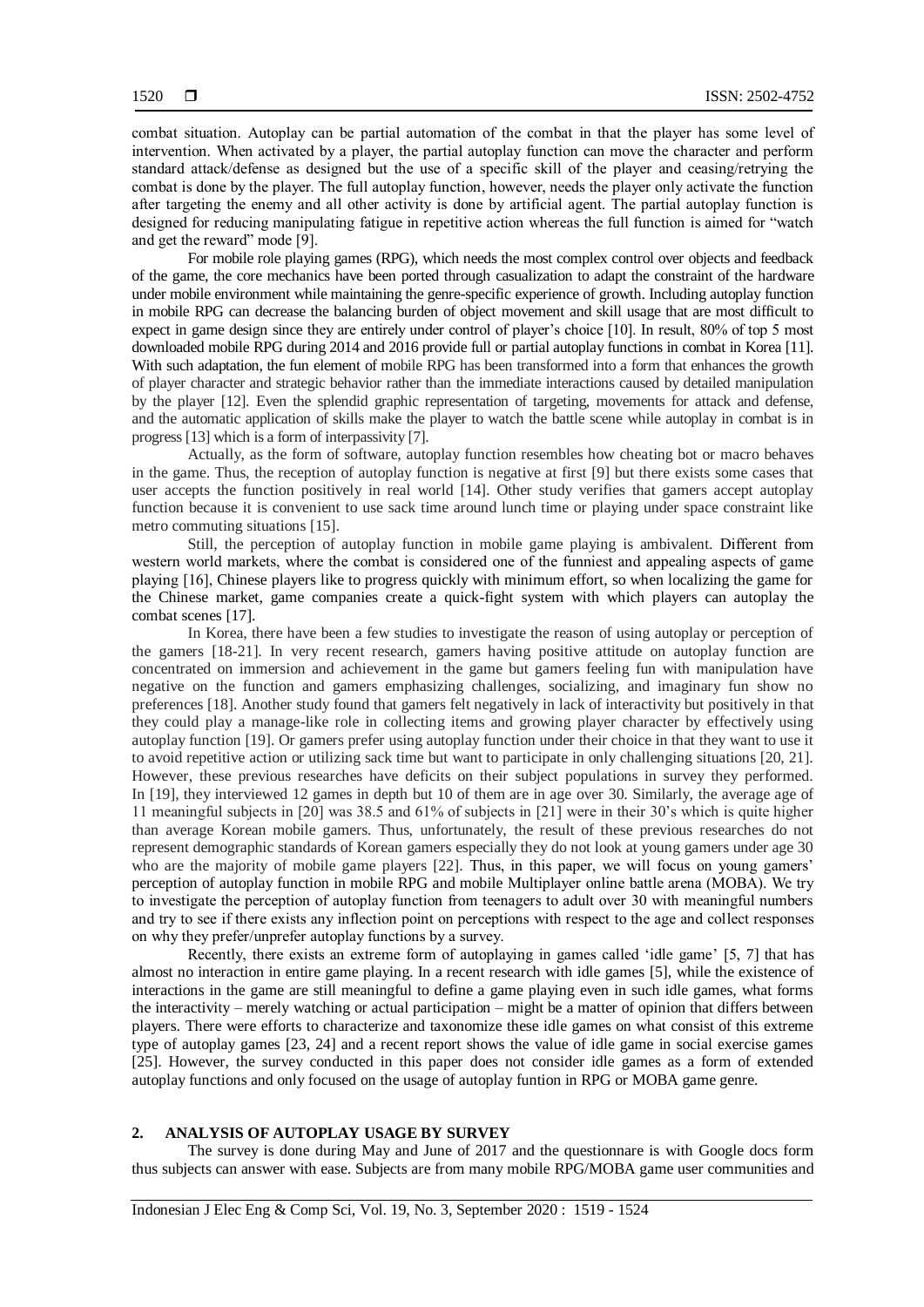consists of 235 males and 69 females from teens to age over 40. Table 1 summarizes the age group distribution of subjects who represent his/her opinion on the autoplay function usage. Similarily, gender distribution of subjects with his/her autoplay usage is summarized in Table 2.

The response of "not using autoplay" means the subject "currently" not use autoplay in mobile game playing if one has choice. Thus idle game players [5] are not included in this survey. In Table 1, we can find an age cufoff point of age 25 that discriminates the using rate over the age. In Korea, the majority of people age over 25 would have a job and have different daily time schedule from younger groups who would be students in majority. The usage rate of teens is the lowest and virtually a half of age group over 25 thus we can assume that the age is important influencing factor of autoplay functuin usage. Males use autoplay functions more than females but the difference is not overhelming.

| Table 1. Autoplay uage by age group |     |         | Table 2. Autoplay usage by age group |       |        |     |         |       |       |
|-------------------------------------|-----|---------|--------------------------------------|-------|--------|-----|---------|-------|-------|
| Age Group                           | Use | Not Use | Total                                | Rate  | Gender | Use | Not Use | Total | Rate  |
| Teens                               |     | 16      | 25                                   | 36.0% | Male   | 152 | 83      | 235   | 64.7% |
| $20 - 25$                           | 101 | 69      | 70                                   | 59.4% | Female | 37  | 32      | 69    | 53.6% |
| $26 - 30$                           | 30  | 12      | 42                                   | 71.4% | Total  | 189 | 115     | 304   | 62.2% |
| Over 30                             | 49  | 18      | 67                                   | 73.1% |        |     |         |       |       |
| Total                               | 189 | 115     | 304                                  | 62.2% |        |     |         |       |       |

Among those who play with autocombat function, the dependency of autoplay function is very high in that over 75% of those subjects say they use the function frequently or over 3 point under 4 point scale Likert choices as shown in Table 3. Overall, the perception of autoplay functtion is high and stable over all age group among those who play with such functions now as shown in Table 4. Only the positive response rate of teens are little lower than other age groups.

Table 3. Dependency of autoplay function

| Dependency | Users | Rate   |
|------------|-------|--------|
| Greatly    | 62    | 32.8%  |
| Much       | 80    | 42.3%  |
| Somewhat   | 42    | 22.2%  |
| Seldom     | 5     | 2.6%   |
| Total      | 189   | 100.0% |

Table 4. Positive perception of autoplay function among those who play with it

| Current User | Positive | Negative | Total | Rate  |
|--------------|----------|----------|-------|-------|
| Teens        |          |          |       | 66.7% |
| $20 - 25$    | 78       | 23       | 101   | 77.2% |
| $26 - 30$    | 22       |          | 30    | 73.3% |
| Over 30      | 39       | 10       | 49    | 79.6% |
| Total        | 145      | 44       | 189   | 76.7% |

In order to investigate the intention of autoplay function and the loyalty to it, we ask the following question for those who currently use autoplay functions.

*Question : If the autoplay functions are removed from the game you are playing or if there is no autoplay function in the mobile game you are very interested in, will you still play it?*

Surprisingly, the rate of playing intention without autoplay function of the game of interest remarkably decreased in age group 30 or more. A weaker trend of not retaining the game of interest without autoplay function is also found in age group  $25 \sim 30$  as shown in Table 5.

Table 5. Intention of using the game without autoplay function among those who play with it

|           |          |          |       | $\check{ }$ |
|-----------|----------|----------|-------|-------------|
| Loyalty   | Positive | Negative | Total | Rate        |
| Teens     |          | О        |       | 33.3%       |
| $20 - 25$ | 76       | 25       | 101   | 75.2%       |
| $26 - 30$ | 20       | 10       | 30    | 66.7%       |
| Over 30   | 21       | 28       | 49    | 42.9%       |
| Total     | 120      | 69       | 189   | 63.5%       |

*Age group differences on perception of autoplay in mobile game playing among… (Doo Heon Song)*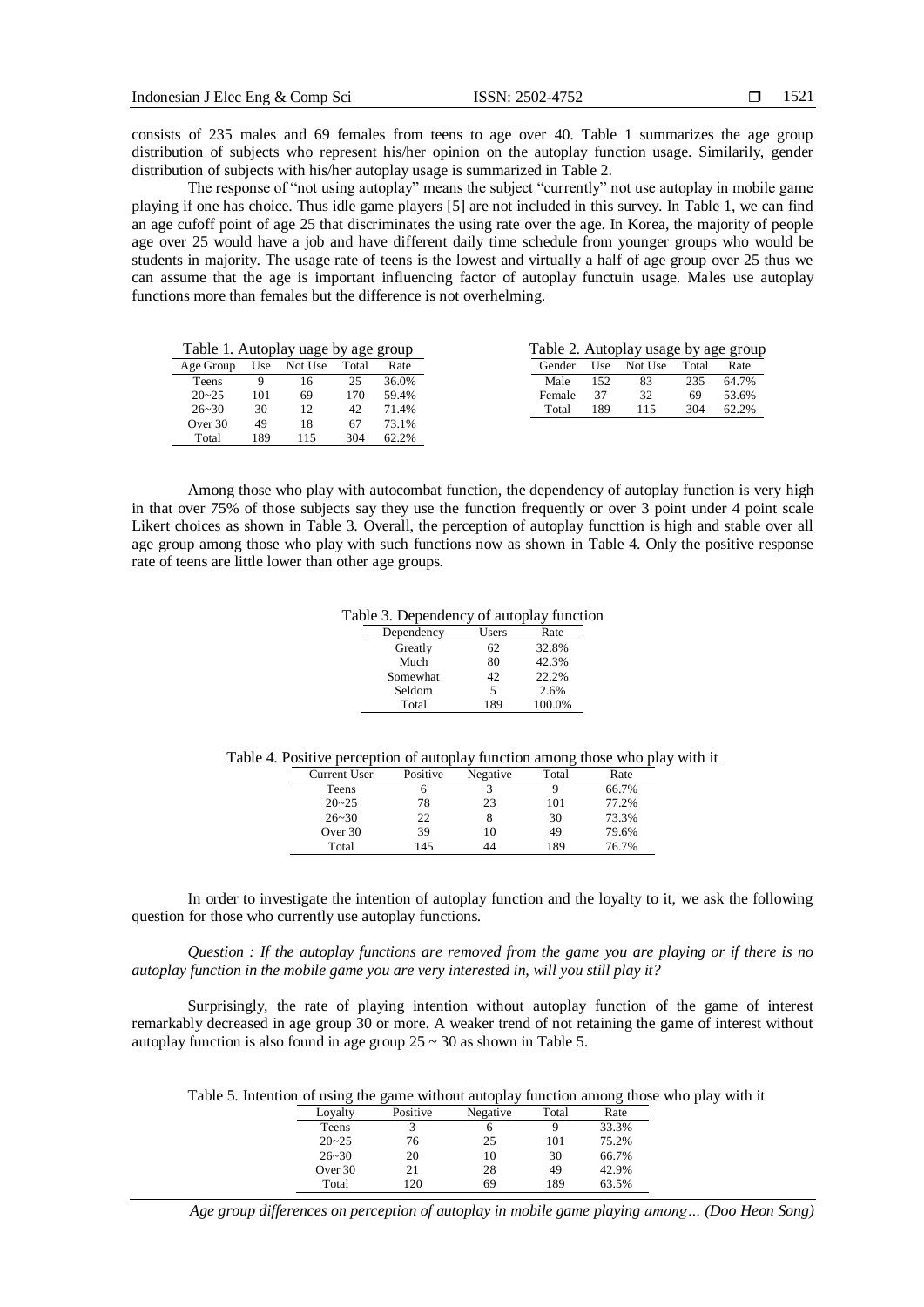We ask for subjects who use autoplay function on what would be the single best reason of their choice and their responses are summarized as shown in Table 6.

| ic o. Keason or using autopiay function among those who play w |       |       |  |
|----------------------------------------------------------------|-------|-------|--|
| Reason                                                         | Users | Rate  |  |
| Convenience                                                    | 28    | 27.5  |  |
| <b>Avoid Repetitive Actions</b>                                | 22    | 21.6  |  |
| Sack Time Playing                                              | 17    | 16.7  |  |
| Playing while doing Other thing                                | 16    | 15.7  |  |
| <b>Efficient Achievement</b>                                   | 14    | 13.7  |  |
| Fatigue                                                        | 4     | 3.9   |  |
| Use in the Subway Commuting                                    |       | 1.0   |  |
| Total                                                          | 102   | 100.0 |  |

Table 6. Reason of using autoplay function among those who play with it

As expected and agreeing with previous result [19-21], the main reasons of using autoplay function are "convenience" or "avoid repetitive actions". However, age group over 30 also emplasizes "sack time playing' and 'playing while doing other things' more than other age groups. That might be the answer of the decrease of playing the game of interest without autoplay function shown in Table 5.

We also ask for subjects who answer 'currently not using autoplay function' on the general perception of the autoplay function as shown in Table 7. Comparing with Table 4 for the same question for those who currently play with it, the positive percepton rate is remarkably low. Thus, they would have specific reason of their choice. We summarize their answer on not using or negative perception of autoplay in Table 8.

Table 7. Positive perception of autoplay function among those who do NOT play with it

| Subjects  | Positive | Negative | Total | Positive Rate |
|-----------|----------|----------|-------|---------------|
| Teens     |          |          | 16    | 50.0%         |
| $20 - 25$ | 19       | 50       | 69    | 27.5%         |
| $26 - 30$ |          |          | 12    | 8.3%          |
| Over 30   |          | 16       | 18    | 11.1%         |
| Total     | 30       | 85       | 115   | 26.1%         |
|           |          |          |       |               |

Table 8. Reason of NOT using autoplay function among those who do NOT play with it

| Reason                               | Users | Rate  |
|--------------------------------------|-------|-------|
| Simply Not Interesting               | 31    | 39.2  |
| That is not really Gaming            | 26    | 32.9  |
| No Participation                     | 9     | 11.4  |
| No User Superiority of Higher Ranker | 8     | 10.1  |
| No Immersion                         |       | 5.1   |
| No Achievement Feeling               |       | 13    |
| Total                                | 79    | 100.0 |

As stated earlier, game playing should involve a tangible effect on the progression of the game from the player [5, 6] thus the participation and the interactivity is the joy of game playing from traditional academic definition of game playing. In this survey, people who do not use autoplay even though they have a choice strongly possess this traditional view. Thus, we ask for those who do not choose autoplay function in game playing if they choose autoplay function when the autoplay function is added to the game of their interest.

*Question : If the autoplay functions are added to the game you are playing or have interested in, will you play with it?*

Comparing with similar question as shown in Table 5, people who choose not playing with autoplay function are consistent in negative position of autoplay perception. As shown in Table 9, high interest of the game does not induce the usage of autoplay or positive perception of it. Another interesting point is that the age effect is also shown in this question in that the inclination rate of autoplay function is negatively proportional to the age. Thus, using autoplay function in mobile game is not favorable for those who sustain the traditional view of game playing and the reason of choosing autoplay function may be depend on the environment of the player (working or not) more than the functionality of the autoplay itself.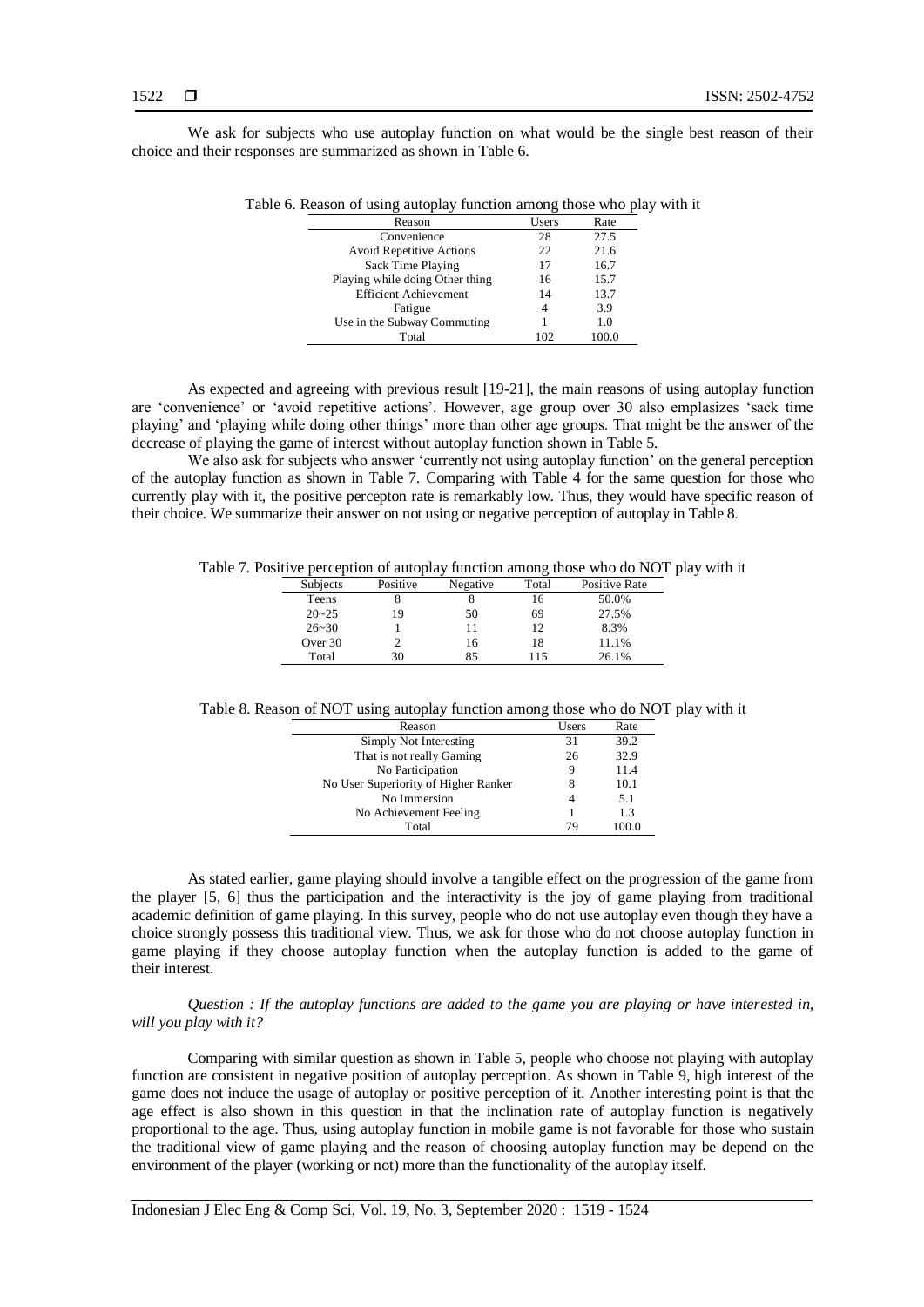Table 9. Intention of using the autoplay function if added to the game of interest among those who do not

| play with it |          |          |       |       |  |  |
|--------------|----------|----------|-------|-------|--|--|
|              | Positive | Negative | Total | Rate  |  |  |
| <b>Teens</b> |          |          | 16    | 43.8% |  |  |
| $20 - 25$    | 21       | 48       | 69    | 30.4% |  |  |
| $26 - 30$    |          | 9        | 12    | 25.0% |  |  |
| Over 30      |          | 15       | 18    | 16.7% |  |  |
| Total        | 34       | 81       | 115   | 29.6% |  |  |

#### **3. CONCLUSION**

In this paper, we analyzed Korean mobile gamers" perception of autoplay function that is prevalent to recent mobile RPG and MOBA games. Theoretically, there exist two extreme positions on game playing in that the traditional view might say unless players have some agency to affect the outcome of a game and can intentionally exercise it, they are not really playing a game meanwhile the radical view would say autoplay function make users enjoying the economy of attention through a gameplay model that does not require constant presence from the players and hence treats their attention as a scarce resource and recurring gratification by means of rewarding the player and elimination of drudgery by automating and/or delegating all the laborious and repetitive in-game activities. In Korea, the most radical form of autoplay called idle game is growing in the market but still far from player"s primary choice of game playing. Thus, in this paper, we limit the investigation of the usage of autoplay functions embedded in the combat situation of the game and technically exclude "idle game" genre..

From the survey of 304 gamers over all age groups and 235 males and 69 females participated in this paper, Korean gamers show ambivalent view over autoplay function. Especially, age 25 is the cutoff of how they perceive the autoplay function. The relatively younger groups are reluctant to use the function compared with older groups. However, those who have negative perception on the function are very consistent to their position with very traditional view of game playing while those who accept that function emphasizes the effectiveness of avoiding repetitive action. For those older age group (age over 30), the reason of accepting autoplay function is highly related to use sack time and they can do other things while autoplay proceeds the game with player"s minimal intervention. The main contribution of this paper is that using autoplay in mobile games has strong age effect thus autoplay functions should be designed and provided to the target user age group of the game accordingly.

#### **REFERENCES**

- [1] Consalvo M. "There is No Magic Circle", *Games and Culture*, vol. 4, no. 4, pp. 408-417, 2009.
- [2] Aarseth E, Calleja G. "The Word Game: The ontology of an indefinable object". In *Proceedings of the 10th International Conference on the Foundations of Digital Games (FDG 2015)*, Pacific Grove, CA, USA, 2015.
- [3] Salen K, Zimmerman E. "Rules of Play-Game Design Fundamentals", Cambridge: MIT Press, 2003.
- [4] Ermi L. Mäyrä F. "Fundamental components of the gameplay experience: Analysing immersion". *Worlds in play: International perspectives on digital games research,* vol. 37, no. 2, pp. 37-53, 2005.
- [5] Khaliq I, Purkiss B. "A study of interaction in idle games & perceptions on the definition of a game". In *2015 IEEE Games Entertainment Media Conference (GEM)*, pp. 1-6. IEEE, 2015.
- [6] Björk S, Juul J. "Zero-Player Games Or: What We Talk about When We Talk about Players"*,* In *Proceedings of the 6th Philosophy of Computer Games Conference*, Madrid, Spain, 2012.
- [7] Fizek, S. "Interpassivity and the joy of delegated play in idle games", *Transactions of the Digital Games Research Association,* vol. 3, no. 3, pp. 137-163, 2018.
- [8] Chen KT, Jiang JW, Huang P, Chu HH, Lei CL, Chen WC. "Identifying MMORPG bots: A traffic analysis approach". *EURASIP Journal on Advances in Signal Processing*. 2009, Article ID 797159 (online).
- [9] Lyou C-G, Kim HH, "Satisfying Desires Using Auto-Combat in Mobile RPG", *Journal of Korea Game Society*, vol. 15, no. 5, pp. 29-38, 2015.
- [10] Rouse III, R. "Game design: Theory and practice". *Jones & Bartlett Learning*, pp. 449-474, 2004.
- [11] Lee SH, Song DH, "Functional usability analysis of top korean mobile role playing games based on user interface design", *[Indonesian Journal of Electrical Engineering and Computer Science](https://www.scopus.com/sourceid/21100799500?origin=resultslist) (IJEECS)*, vol. 13, no. 1, pp. 123-128, 2019.
- [12] Kim HH, "A study on Playing Pattern of Korean Mobile RPG", M. A. Thesis, Ewha Women"s University, 2017.
- [13] Lee J. "A Study on Mobility of Digital Games", Ph. D. Dissertation, Ewha Women"s University, 2018.
- [14] Lyou C-G, Kim HH, "Analysis on Playing Pattern of Mobile RPG's Combat Contents Focus on 〈Seven Knight〉, *Journal of Korea Game Society*, vol. 16, no. 5, pp. 69-78, 2016.
- [15] Cho E-H. "The Evolution of Smartphone Game System through Auto Play System", *Journal of Korea Game Society*, vol. 16, mo. 3, pp. 27-34, 2016.
- [16] Sinclair B (2016). "How an American company topped China's mobile charts," http://www.gamesindustry.biz/articles/2016-06-02-how-an-american-companytopped-chinas-mobile-charts